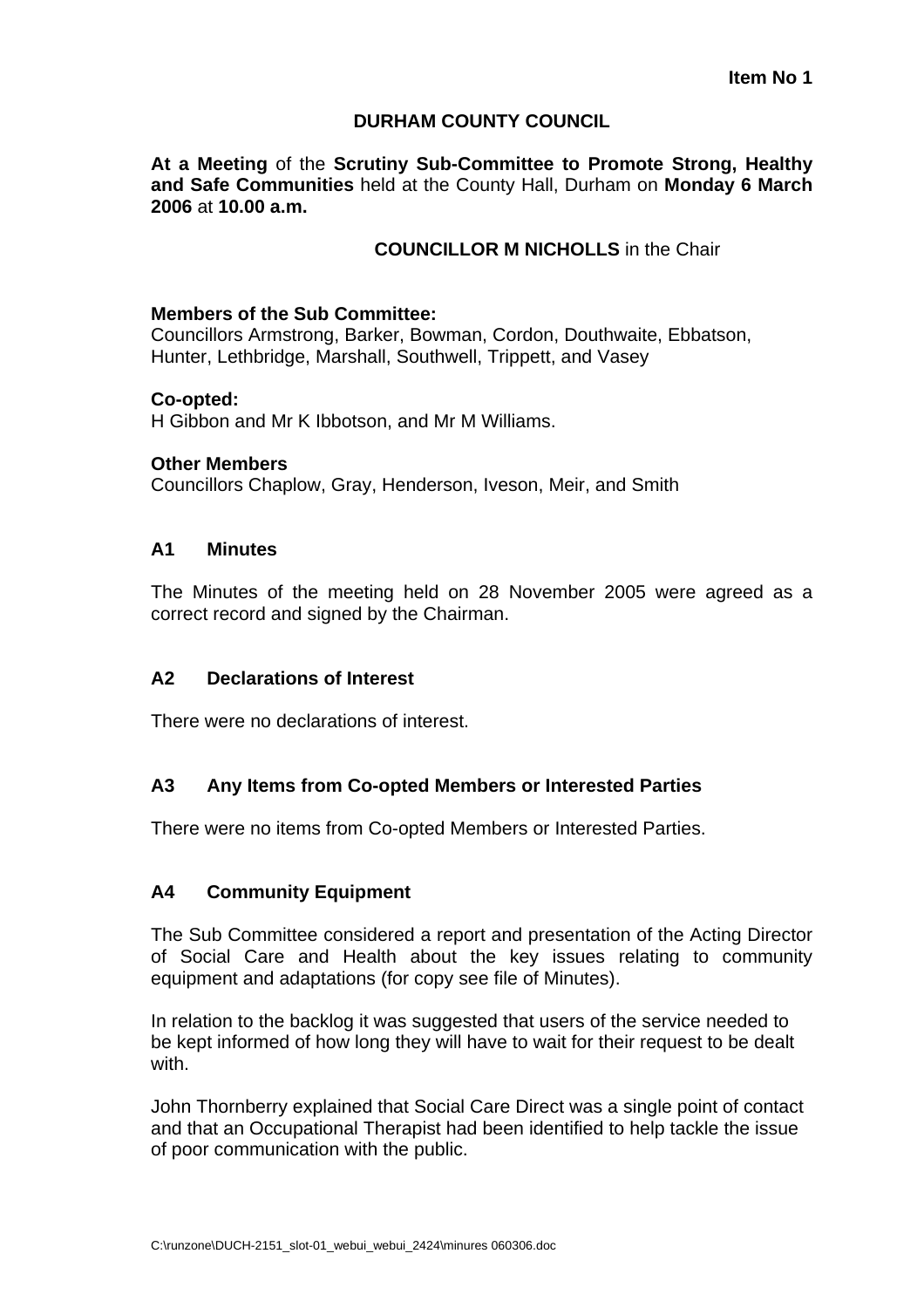John explained his concern about the changes to the Disabled Facilities Grant and the possibility that the County Council could become responsible for the provision of stair lifts.

In response to members concerns about the lack of progress, John advised that a summit meeting had been held with partners to try and develop a joint action plan. He further explained that the Equipment Loan Service is very efficient with 83.5% of requests being dealt with in seven days.

Tom Bolton informed the Sub Committee that discussions were ongoing with Chester le Street District Council about a joint scrutiny project to examine some of the issues identified in the report.

John Thornberry agreed to provide information on the numbers waiting for service and the length of time involved.

## **Resolved:**

That the report be noted.

# **A5 Presentation on Domestic Violence**

The Sub Committee received a presentation about Domestic Violence from Angela Sheen, Senior Community Safety Officer, Durham County Council and Rachel Green County Strategic Co-ordinator, Durham Constabulary.

Rachel explained that 1 in 4 four women experience domestic violence and that Durham Constabulary receives 8,000 reports of domestic violence annually. There are more repeat victims than for any other crime. It was pointed out that victims are usually assaulted 35 times before they report it to the police for the first time. The Government is determined to prevent domestic violence happening or recurring, to protect and support its victims, and to bring offenders to justice.

To deal with the problem specialist Domestic Violence Courts have been established which put the victim at the centre of the process. Advocates are appointed to help the victim. The Domestic Violence, Crime and Victims Act 2004 has made the offence arrestable.

Durham Constabulary has adopted a new policy on domestic violence. This will ensure that all police officers have received a briefing on how to deal with domestic violence.

A perpetrator programme has been developed that is designed to challenge and support partners/ex partners in ceasing their violent and/or abusive behaviour. Positive feedback has been received from those who have attended the programme. Education packs have also been developed for use in schools.

Angela confirmed that reported incidents for County Durham were broadly comparable to other similar areas.

Councillor Trippett explained that Sedgefield has no refuge and that women often have to leave the area which can have a profound effect on children. Rachel advised that refuges are available in Durham and Bishop Auckland. In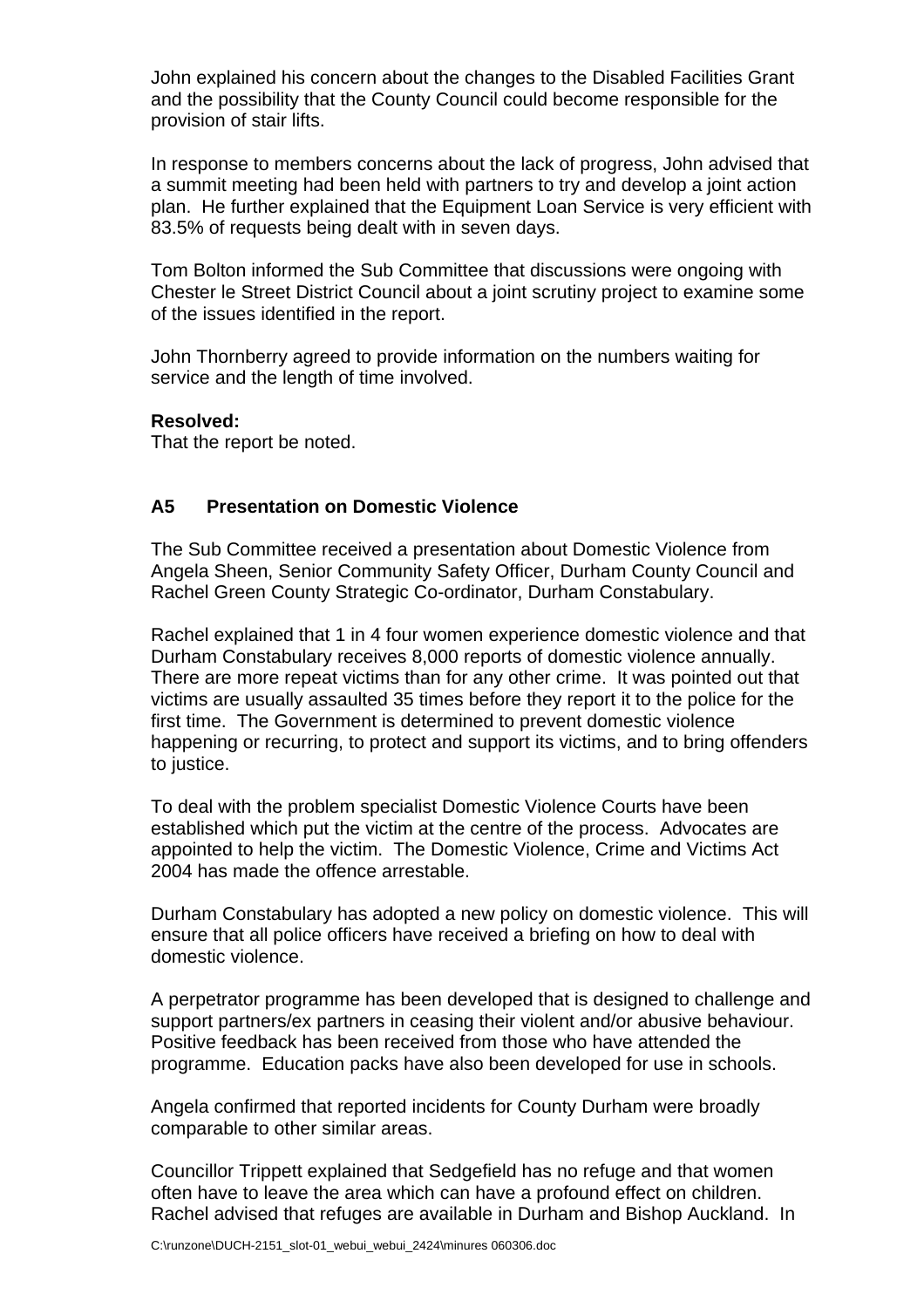addition an outreach service is available in Sedgefield. Members expressed concern about the location of the outreach centre.

In response to questions about prosecution, Rachel explained that the Crown Prosecution Service (CPS) make the decision on whether to go ahead with a case. If a victim retracts their statement, the CPS could still decide to prosecute if there is a past history of abuse and violence.

It was suggested that it might be useful to carry out a scrutiny project around domestic violence in order to help raise the profile of this issue. The issue would be referred to the Scrutiny Co-ordinating Panel for future consideration.

## **Resolved:**

That the presentation be noted.

## **A6 Performance Management**

## **(a) Report of Acting Director of Social Care and Health**

The Sub Committee considered a report of the Acting Director of Social Care and Health providing an update on performance for the third quarter of 2005/06 (for copy see file of Minutes).

Keith Newby, Performance Monitoring Manager informed the Sub Committee that in relation to Adult Services nine out of sixteen indicators were in the highest banding. Indicator C72 Older People aged 65 or over admitted on a permanent basis to residential or nursing care, was in the red. This is a new indicator and reflects the rising demand for care.

In relation to Childrens Services, Keith advised that seven out of nine indicators that can be banded at this point are in the top banding that can be achieved.

#### **Resolved:**

That the report be noted.

# **(b) Report of Head of Corporate Policy**

The Sub Committee considered a report of the Head of Corporate Policy providing information on the third quarter performance 2006/06 and final quartile positions for Best value Performance Indicators relevant to the Corporate Aim, Strong Healthy Safe Communities (for copy see file of Minutes).

Bev Stobbart highlighted the BVPI's whose performance has improved. She also drew attention to BVPI 127 (Violent Crimes) where the number of violent crimes per 1000 population has increased by 43% compared to 2004/05.

#### **Resolved:**

That the report be noted.

# **(c) Social Care and Health Annual Review of Performance 2004/05**